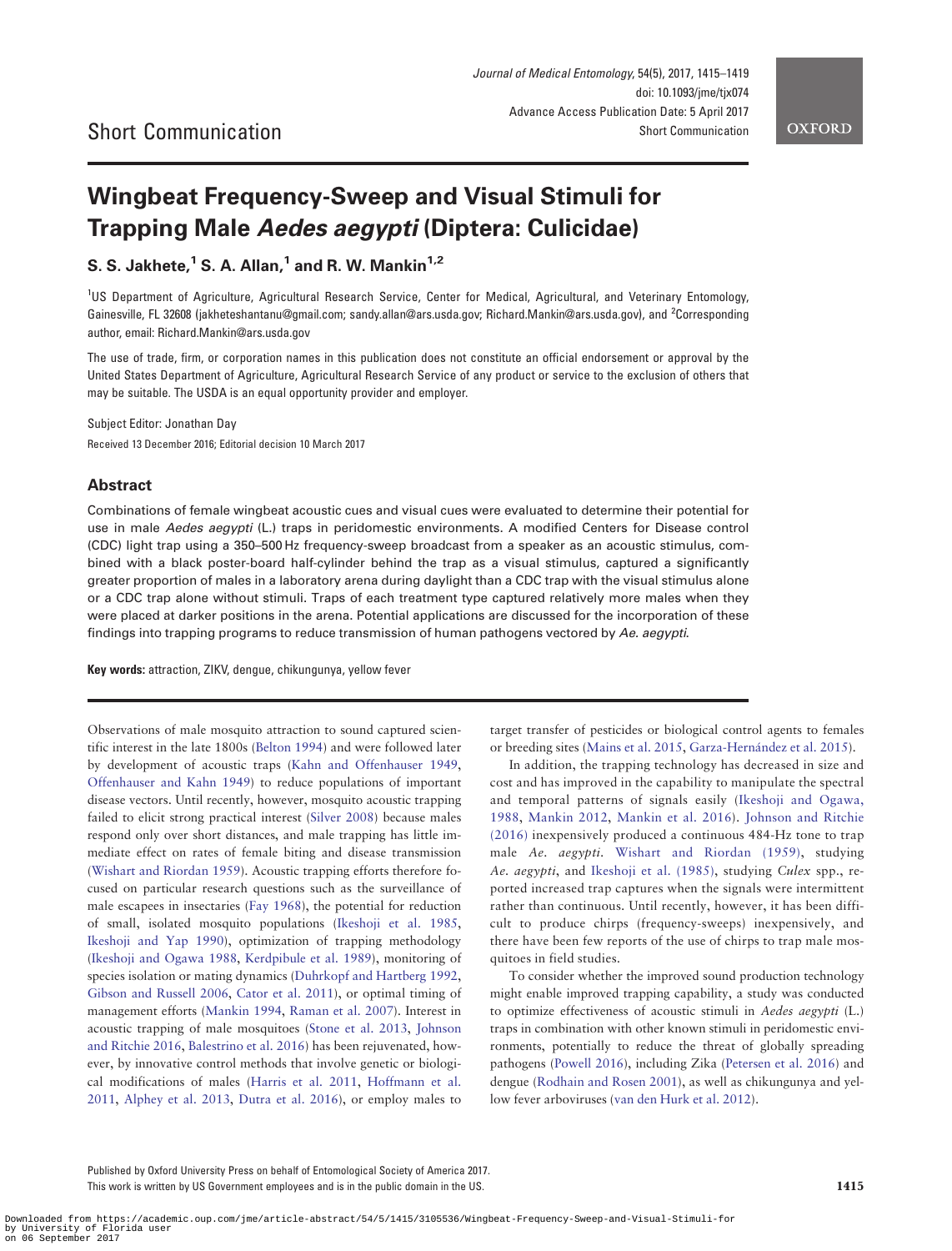

Fig. 1. Diagrams of (A) side view of trap assembly, (B) top view of visual stimulus section of trap assembly, and (C) picture of trap assembly bottom section showing (a) microcontroller platform at bottom and (b) speaker on cardboard insert removed from top of trap cup.

### Materials and Methods

#### Insects

Aedes aegypti pupae were obtained from a colony at the United States Department of Agriculture, Agricultural Research Service, Center for Medical, Agricultural, and Veterinary Entomology (CMAVE), Gainesville, FL. The colony (origin, Orlando, FL 1952) is maintained under procedures described in [Gerberg et al. \(1994\)](#page-4-0). Pupae were kept in 30- by 30- by 30-cm screened cages in the laboratory kept on a photoperiod of 14:10 (L:D) h schedule with light ending at 8:00 PM. For bioassay replicates, groups of 100 virgin males (2–7 d old) were collected into 946-ml paper containers (Solo Cup Co., Lake Forest, IL) with screened lids on the morning after emergence. Adults were provided with a 10% sucrose solution on cotton balls before and during testing.

#### Traps

Two bioassays were conducted separately with different sets of stimuli: 1) single-tone versus chirp, which compared trap captures of males by 484-Hz tones and 350–500-Hz chirps, and 2) control versus visual versus chirp  $+$  visual, which compared captures of males by controls, visual stimuli, and chirps combined with visual stimuli. Both bioassays employed US Centers for Disease Control and Prevention miniature light traps (Model 512, John W. Hock Co., Gainesville, FL), each of which included a downdraft fan (positioned at top) and a screened, trap collection cup (at bottom). Lids, fan guard, and light bulbs were removed from the traps for ease of access. The traps were powered by rechargeable 6-V, 13 Amp-h batteries. A ring stand on a 13-cm-height, white platform suspended the trap so that the fan was  ${\sim}30\,\mathrm{cm}$  above the platform floor.

Tones or chirps were generated by microcontroller platforms (Arduino Uno, Arduino Inc., Ivrea, Italy), with each microcontroller operating a 3-cm-diameter,  $1-W$  8- $\Omega$  speaker (Laptop internal speaker, Gino Inc., Tokyo, Japan) facing up, 8 cm from the bottom of the trap cup (Fig. 1). One set of platforms produced the continuous 484-Hz tone used in [Johnson and Ritchie \(2016\).](#page-4-0) The second set produced a 350–500-Hz chirp that stepped 1.2 Hz (up or down) every 0.1 s over a 25-s loop. Only part of the chirp lay within the 421–578Hz range of Ae. aegypti female wingbeats typically encountered

[\(Arthurs et al. 2014](#page-3-0)), and preliminary studies indicated that males were attracted during speaker broadcasts only for brief, 5–10-s intervals of each chirp. Signal levels 1.5 cm from the speaker were calibrated using a microphone (Model 4145, Bruel and Kjaer [B&K], Nærum, Denmark) and preamplifier (Model 2639, B&K) connected to an amplifier (Model 2610, B&K), and the chirp patterns were visualized using Raven Pro sound analysis software [\(Charif et al. 2008](#page-3-0)).

Acoustic attraction by insects that detect particle velocity instead of pressure variation is necessarily short-range ([Tautz 1979,](#page-4-0) [Towne](#page-4-0) [and Kirchner 1989,](#page-4-0) [Mankin et al. 2004\)](#page-4-0); consequently, to increase its range, the acoustic trap included a visual stimulus, a 30- by 45 cm sheet of black matt finish poster board curved (lengthwise) into a half-cylinder, centered at the height of the trap entrance. The visual stimulus was similar to visual cues of the Fay–Prince trap [\(Fay 1968](#page-4-0), [Fay and Prince 1970](#page-4-0), [Kloter et al. 1983](#page-4-0)) that captured both male and female Ae. aegypti. The inner side facing the trap was black and the outer side white. The visual stimulus also was tested alone (poster board and trap) to determine whether the increased attraction to the combined stimuli was statistically significant.

#### Bioassay Arena and Test Procedures

Trapping was conducted between 10:00 a.m. and 4:30 p.m. (4–10.5 h after beginning of photophase) in a 1.75-m cubical white screened cage (Model 1406B, BioQuip Products, Rancho Dominguez, CA) in a 3.5-m square laboratory room with white walls and six 32-W fluorescent lights providing a minimum light level of  $\sim$ 470 lux at the trapping positions. Trapping occurred from the beginning to the middle of a period of increased male activity ([Cabrera and Jaffe 2007](#page-3-0)). To consider the effects of light on trapping during this daylight period, a 33- by 18-cm window 1.14 m from the cage edge was left uncovered on the east side of the room, providing variable levels of increasing and then decreasing light throughout the trapping period. Light levels at each trapping position were checked with a light meter (Model LX–103, Lutron Electronics Co., Coopersburg, PA) at the beginning and end of each 1-h replicate. A trap with a platform producing a single tone and a trap with a platform producing chirps were set up in two opposite corners in the (tone vs. chirp) bioassay. Traps with one of three stimuli: control, visual, or chirp  $+$ visual, were set up in three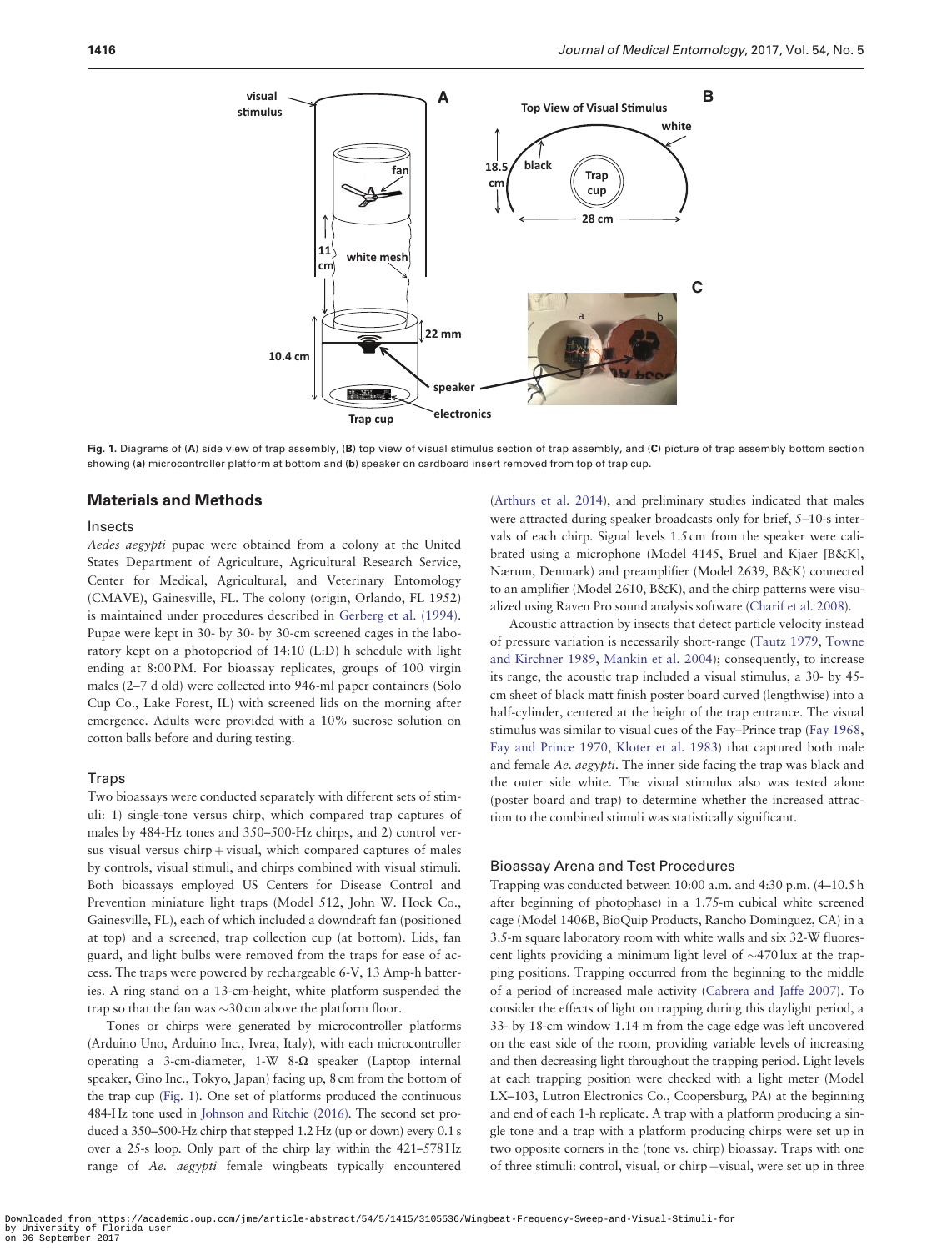<span id="page-2-0"></span>

Fig. 2. (A) Oscillogram and (B) spectrogram of chirp used for Tone versus Chirp and Control versus Visual versus Chirp + Visual Stimuli bioassays. Darker shade in spectrogram indicates greater energy at specified frequency and time.

different corners in the (control vs. visual vs.  $chirp + visual$ ) bioassay. In each replicate, 100–200 virgin males were released from a container into the center of the arena. After 1 h, the trap collection cups were removed and the numbers of males collected in the cups and remaining in the arena were counted. For each trap, proportions of total released were calculated as  $P_{tr}$  = number captured in trap/total released into arena, and proportions of total captured were  $P_{tc}$  = number captured/total captured in all traps. Traps were rotated among positions, and mosquitoes remaining in the arena were removed after each test.

#### Statistical Analyses

Shapiro–Wilks tests (Proc Univariate, [SAS Institute Inc. 2012\)](#page-4-0) were conducted for each bioassay to consider whether the proportions, P<sub>tc</sub>, were normally distributed, enabling the use of parametric statistical tests. Seven replicates were obtained in the tone versus chirp bioassay to estimate whether significant differences in  $P_{\text{tc}}$  occurred between treatments. A paired-difference, two-tail Student's t-test was conducted to compare mean  $P_{tc}$  values in the tone versus chirp bioassay.

Thirty replicates were obtained over 25 d in the control versus visual versus chirp  $+$  visual bioassay. Analysis of variance with a Tukey Honest Significant Difference (HSD) test and an analysis of covariance (Proc GLM, [SAS Institute Inc. 2012\)](#page-4-0) were performed to compare effects of trap type on mean  $P_{tc}$ , with and without inclusion of light level effects. The covariance model was—

$$
P_{tc} = stimulus + meaninght level,
$$

where stimulus was chirp  $+$  visual, visual, or control, and meanlightlevel was the mean of the light level readings taken from each trap position at the beginning and end of each test.

## **Results**

### Tone Versus Chirp Stimuli

The sound pressure levels of the tones and chirps produced by the Arduino platforms were similar, ranging from 87.5–92.5 dB at 1.5 cm, or 70–74 dB at 10 cm from the speaker. The chirp pattern is

shown in Fig. 2. In the seven tone versus chirp bioassay replicates, 31 males were captured by the tone and 65 by the chirp, with  $P_{tr} = 0.044$  and 0.093, respectively. The mean  $P_{tc}$  for the tone trap was  $0.29 \pm 0.04$  (standard error [SEM]), and  $0.71 \pm 0.04$  for the chirp.

The values of  $P_{tc}$  in the tone versus chirp bioassay were normally distributed (W = 0.953,  $n = 14$ ,  $P = 0.61$ ), so a paired-difference, two-tail Student's t-test was performed. The means were significantly different ( $t = 5.08$ , df = 6, P = 0.002). Overall, the effectiveness of traps emitting the chirp stimulus was greater than that of traps emitting the tone, with a mean of 71% of males captured using chirps compared with a mean of 29% captured using the tone. This result suggested a series of tests to compare among controls, visual stimuli, and chirps combined with visual stimuli.

## Control Versus Visual Versus Chirp + Visual Stimuli

In the 30 replicates comparing control, visual, and chirp combined with visual stimuli, 346 males were captured in the control, 676 in the visual, and 1,124 in the chirp+visual trap, with  $P_{tr} = 0.082$ , 0.161, and 0.267, respectively. The values of  $P_{tc}$  were normally distributed (W = 0.953,  $n = 70$ ,  $P = 0.0552$ ), and analysis of variance indicated statistically significant differences among means across stimulus types ( $F_{2, 67} = 43.74$ ,  $P < 0.0001$ ). The mean values of P<sub>tc</sub> were significantly different from each other in ascending order of control, visual, and chirp + visual stimuli,  $0.155 \pm 0.039$ ,  $0.342 \pm 0.027$ , and  $0.519 \pm 0.039$ , respectively.

#### Effects of Light Level on Response to Attractive Stimuli

Preliminary observations of males released into the bioassay arena suggested that they preferentially oriented toward or rested in darker areas, possibly searching for shelter or cover ([Paz-Soldan](#page-4-0) [et al. 2011\)](#page-4-0). Greater attractiveness of traps in relative darkness was confirmed by the analysis of covariance [\(Fig. 3\)](#page-3-0). The mean values of the intercepts for the regressions of  $P_{tc}$  on mean light levels were significantly different among the three stimulus types and the slope of the mean light level was significantly different from zero ( $F_{3, 66}$  = 46.66, P < 0.001; [Table 1](#page-3-0)).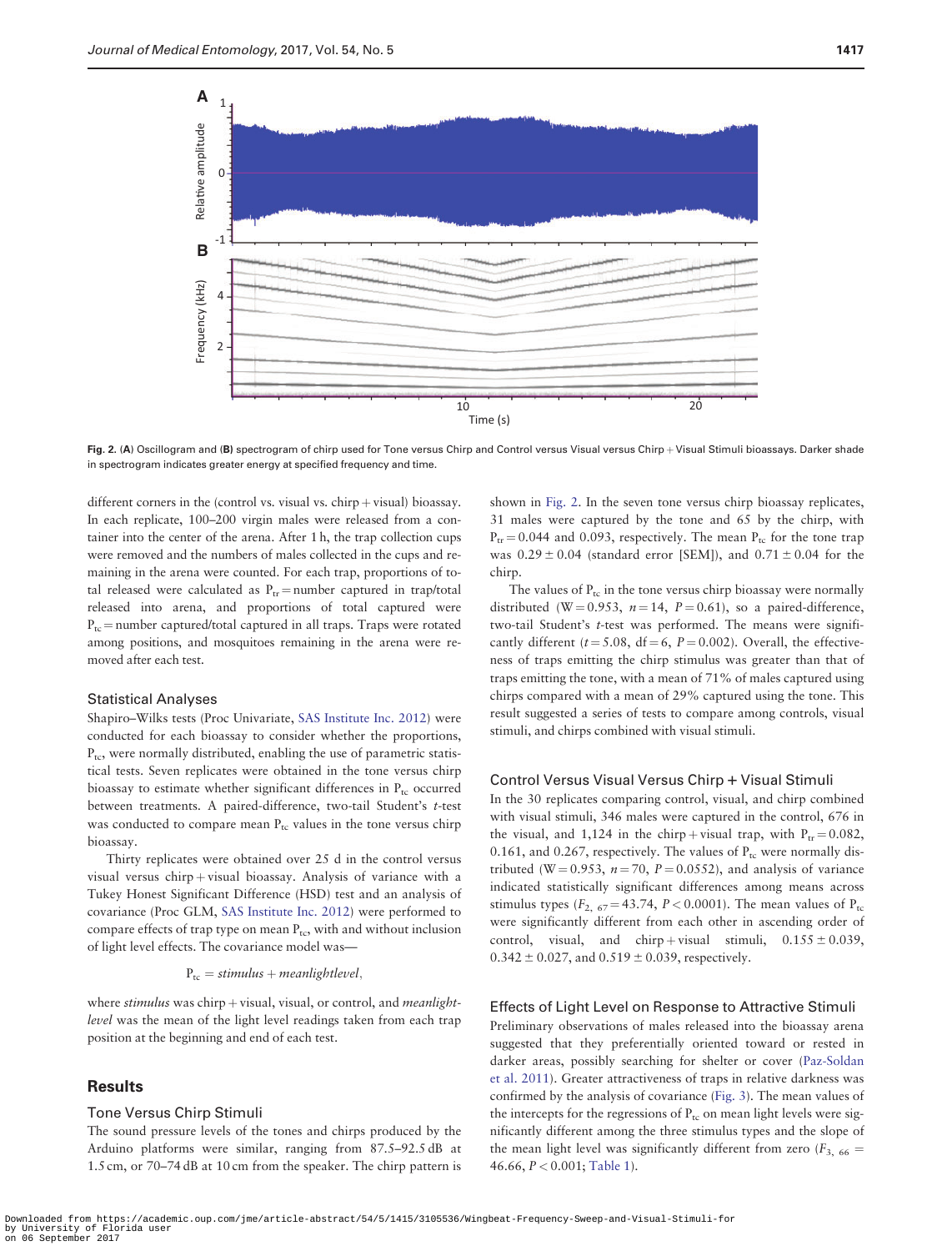<span id="page-3-0"></span>

Fig. 3. Proportions of males captured, P<sub>tc</sub>, in traps with control (dots, dot-dashed line), visual (x, dotted line), and chirps combined with visual (square, solid line) stimuli at different mean light levels.

Table 1. Trap type and light level  $(\pm$ SEM) estimates in analysis of covariance of mean proportions of total males captured at different mean light levels in  $chirp + visual$ , visual, and control traps

| Parameter             | Estimate                   |         |
|-----------------------|----------------------------|---------|
| $Chirp + visual trap$ | $1.0564 \pm 0.0335$        | 5.70    |
| Visual trap           | $0.8656 \pm 0.1108$        | 7.81    |
| Control trap          | $0.6782 \pm 0.0333$        | $-5.62$ |
| Light level (lux)     | $-0.0009374 \pm 0.0001941$ | $-4.83$ |

For each estimate, the value of  $P > t$  is statistically significant ( $P < 0.001$ ).

# **Discussion**

The goal of developing an inexpensive trapping system with significantly improved capability for attracting and capturing Ae. aegypti males was successful, and new information was obtained with respect to male attraction to acoustic and visual stimuli at different light levels. Although it is known that Ae. aegypti males are diurnal, with an activity peak just after dawn and a second peak beginning within 3–4 h of dusk (Cabrera and Jaffe 2007), their shelter- and mate-seeking activities in variable lighting during daylight are not well understood. Our results confirm that males [\(Fay 1968\)](#page-4-0), like females (Christophers 1960, Allan et al. 1987, Bidlingmayer 1994) orient toward dark-colored objects or toward relatively lower light levels during the 10:00 a.m. - 4:30 p.m. time period. In this study, the mean values of  $P_{tc}$  averaged over all light levels in the Control versus Visual versus  $Chirp + Visual \, biosasy$  were found to be significantly different from each other.

The results suggest that long-distance, visual cues combined with short-distance attraction of males to chirp stimuli are useful for monitoring of Ae. aegypti male populations in peridomestic environments. By themselves, traps with tones or chirps captured proportions,  $P_{tr}$  < 0.1, but combinations of chirps and visual cues yielded  $P_{tr}$  > 0.25. Part of the trapping success of the acoustic stimuli may have resulted from the multiple harmonics of the wingbeat frequency that appear in [Fig. 2](#page-2-0), produced by the speaker and its trap-cup support structure [\(Mankin et al. 2013\)](#page-4-0), given that similar harmonics are produced by wings of both sexes in flight (Cator et al. 2011).

The significantly increased  $P_{tc}$  in darker areas of the arena suggests that positioning of traps in dark or covered areas may increase their effectiveness. Further improvements may result from using lids of different sizes or including shrouds that co-opt preferences of both sexes of Ae. aegypti for darkened areas or cover. Also, traps that incorporate olfactory stimuli especially attractive to Ae. aegypti [\(Williams et al. 2006](#page-4-0)), may benefit by addition of chirp stimuli.

## Acknowledgments

We thank Betty Weaver and Everett Foreman (USDA-ARS-CMAVE) for rearing and technical assistance.

## References Cited

- Allan, S. A., J. F. Day, and J. D. Edman. 1987. Visual ecology of biting flies. Annu. Rev. Entomol. 32: 297–314.
- Alphey, L., A. McKemey, D. Nimmo, M. N. Oviedo, R. Lacroix, K. Matzen, and C. Beech. 2013. Genetic control of Aedes mosquitoes. Pathog. Glob. Health 107: 171–179.
- Arthurs, B. J., S. Emr, R. A. Wyttenbach, and R. R. Hoy. 2014. Mosquito (Aedes aegypti) flight tones: Frequency, harmonicity, spherical spreading, and phase relationships. J. Acoust. Soc. Am. 135: 933–941.
- Balestrino, F. B., P. Iyaloo, K. B. Elahee, A. Bheercarry, F. Campedelli, M. Carrieri, and R. Bellini. 2016. A sound trap for Aedes albopictus (Skuse) male surveillance. Response analysis to acoustic and visual stimuli. Acta Trop. 164: 448–454. [http://dx.doi.org/10.1016/j.actratropica.2016.09.002.](http://dx.doi.org/10.1016/j.actratropica.2016.09.002)
- Belton, P. 1994. Attraction of male mosquitoes to sound. J. Am. Mosq. Control Assoc. 10: 297–301.
- Bidlingmayer, W. L. 1994. How mosquitoes see traps: Role of visual responses. J. Am. Mosq. Control Assoc. 10: 272–279.
- Cabrera, M., and K. Jaffe. 2007. An aggregation pheromone modulates lekking behavior in the vector mosquito Aedes aegypti (Diptera: Culicidae). J. Am. Mosq. Control Assoc. 23: 1–10.
- Cator, L. J., B. J. Arthur, A. Ponlawat, and L. C. Harrington. 2011. Behavioral observations and sound recordings of free-flight mating swarms of Ae. aegypti (Diptera: Culicidae) in Thailand. J. Med. Entomol. 48: 941–946.
- Charif, R. A., M. Waack, and L. M. Strickman. 2008. Raven Pro 1.3 user's manual. Cornell Laboratory of Ornithology, Ithaca, NY.
- Christophers, S. R. 1960. Aedes aegypti (L): The yellow fever mosquito. Cambridge Press, London, United Kingdom.
- Duhrkopf, R. W., and W. K. Hartberg. 1992. Differences in male mating response and female flight sounds in Aedes aegypti and Ae. albopictus (Diptera: Culicidae). J. Med. Entomol. 29: 796–801.